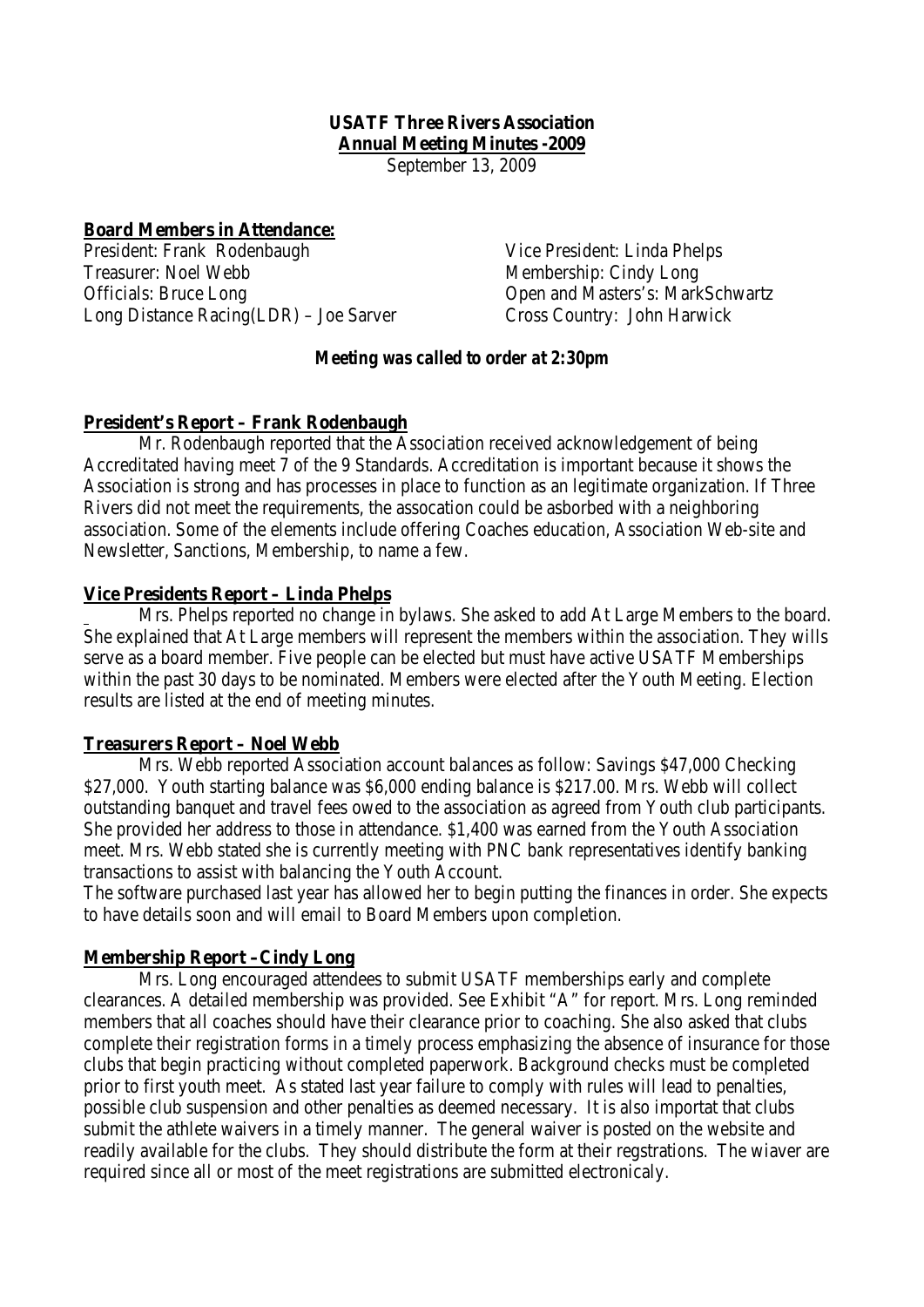### **Officials Report – Bruce Long**

Mr. Long distributed a listing of future officiating opportunities. He encouraged more members to consider becoming an official. Intrested individuals can contact him via the Association web site. Mr. Long presented an outstanding officials award to Joe Obeldoble and Liza Simmons. Mr. Long explained that the current timing system needs replaced. Repair cost are expensive and finding someone to repair the machine is very difficult. It was suggested that the association consider purchasing an automatic timing system. The association will do additional research regarding the Return on Investment as well as finding reliable assistance to operate the system during track meets. Everyone was in agreement that the system is needed.

# **Open and Masters Report – Mark Schwartz**

Mr. Swartz expressed his concerns with the lack of masters participants. He also acknowledge that some master athletes come from other states to compete in an effort to qualify for larger meets. Swartz asked the Board to consider being a sponsor for the Run for Roch race.

# **XC Report – John Harwick**

Mr. Harwick asked for an upgrade on their medals. He distributed a flier with a sample. The supplier is Hasty Awards. He asked the assiociation to pay for the set-up cost engraving.

### **LDR - Joe Sarver**

Brookline Breeze was used for our 5K Championship. Not all prize money was awarded.

### **Old Business -**

None

### **New Business –**

Mrs. Long recommended that the Association consider offering a risk presentation for meet directors. The presentation discussed various risk associated with organizing a meet. Everyone thought it was a good idea but asked that more investigation be conducted to determine if the organization whom created the presentation can deliver the discussion. Mrs. Long will do additional investigation and report back to the board. Mrs. Long suggested the association utilize the \$500 stipend award each year for equipment be used to purchase an additional Tent and Barricade rope. The Tent is \$600 and The rope is \$100. This would be a \$200 expense to the association. Mrs. Long distributed a flier to promote Cross Country participation within Three Rivers Association that included a series of running events. It was also suggested that the Association begin producing a newsletter which increase the accreditation to 8 of 9 elements. Mrs. Long and Mrs. Berry will work on the newsletter.

# **Motions**

It was agreed that the following delegates will attend the Annual Meeting to be held in Indianapolis,

| Nicole T. Berry   | Frank Rodenbaugh  |
|-------------------|-------------------|
| Justin Clickett*  | <b>Joe Sarver</b> |
| Mark Heckel       | Oronde Shariff    |
| <b>Bruce Long</b> | Liza Simmons      |
| Cindy Long        | Alonzo Webb       |
| Linda Phelps      | Noel Webb         |

Justin Clickett does not have a current membership but will acquire one November 1 and will serve as our international athlete delegate.